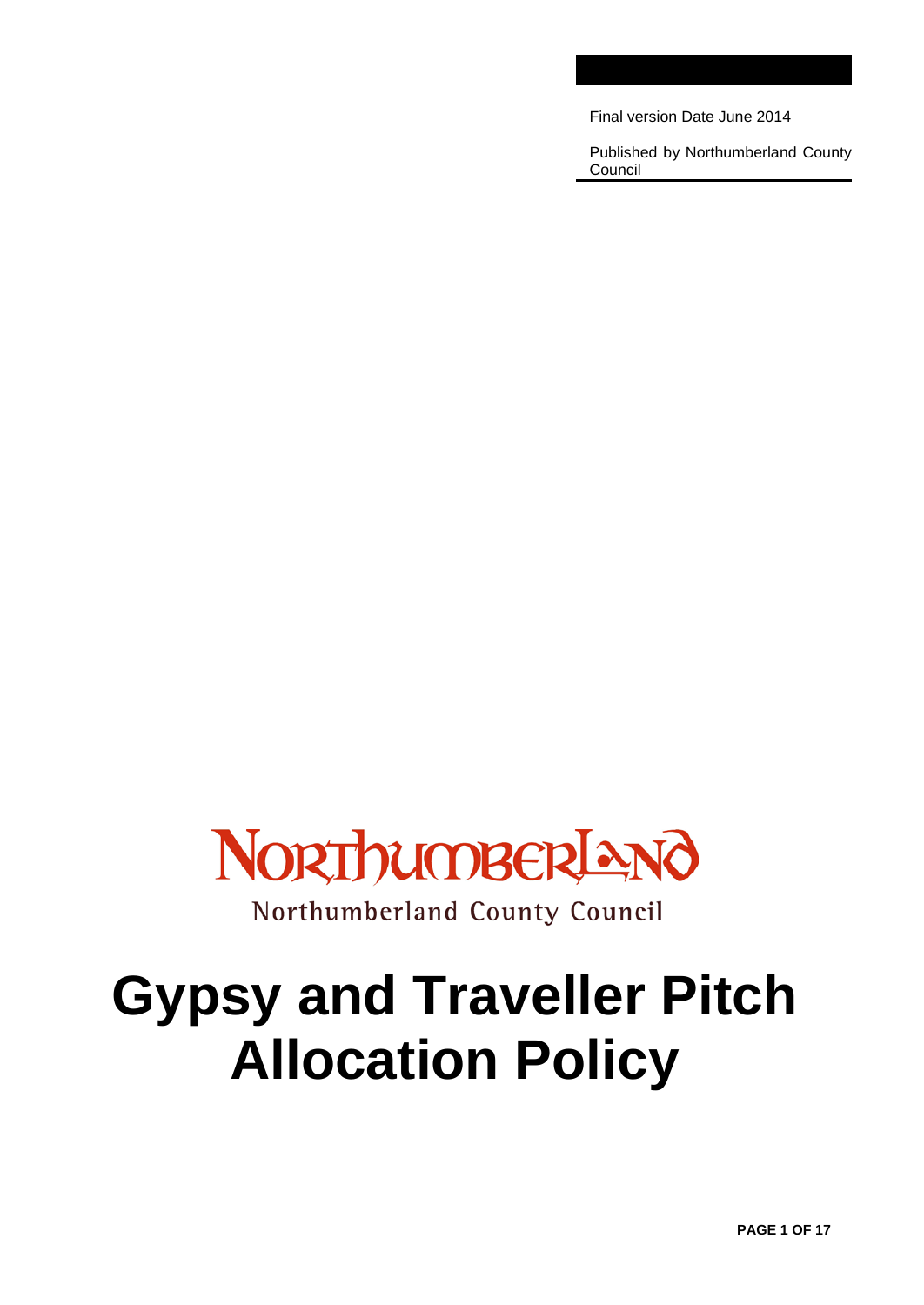| 8 Notification of decisions and right to a statutory review of a decision5 |  |
|----------------------------------------------------------------------------|--|
|                                                                            |  |
|                                                                            |  |
|                                                                            |  |
| 10.1 Ineligible applicants who wish to re-apply to join the waiting list6  |  |
|                                                                            |  |
|                                                                            |  |
| 13 Giving false information or deliberately withholding information7       |  |
|                                                                            |  |
|                                                                            |  |
| 15 Band P - Urgent and severe accommodation need8                          |  |
|                                                                            |  |
|                                                                            |  |
|                                                                            |  |
| 19 Applicants who have deliberately worsened their living conditions 12    |  |
|                                                                            |  |
|                                                                            |  |
|                                                                            |  |
|                                                                            |  |
|                                                                            |  |
| 24 Making direct offers without advertising - Direct letting 15            |  |
|                                                                            |  |
|                                                                            |  |
|                                                                            |  |
| 3 Applicants not eligible due to unacceptable behaviour 17                 |  |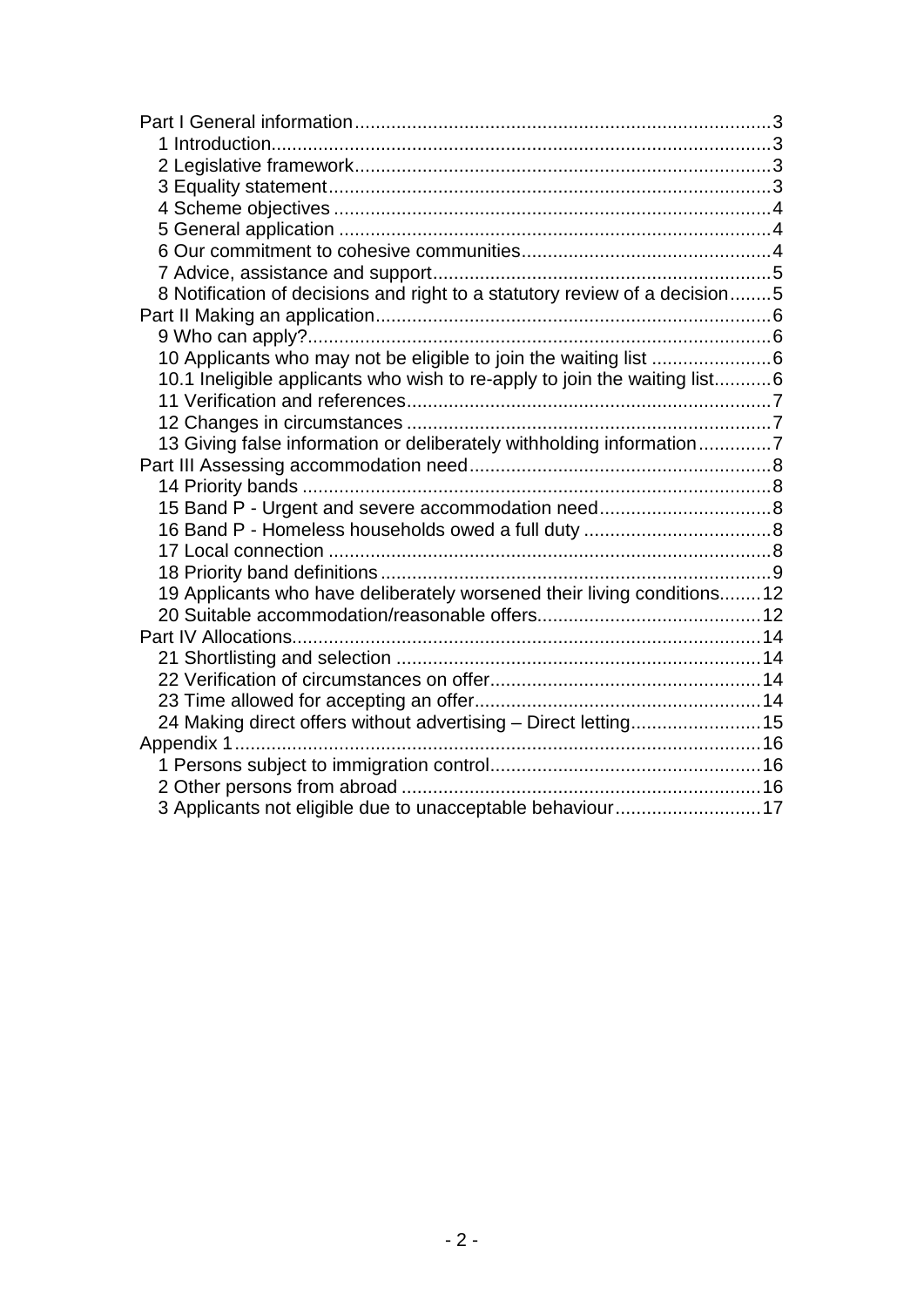# <span id="page-2-0"></span>**Part I General information**

# <span id="page-2-1"></span>**1 Introduction**

Gypsies and Travellers have been part of the community in Northumberland for hundreds of years.

Northumberland County Council is committed to meeting the needs of Gypsies and Travellers in the county and ensuring that services are delivered fairly, consistently and in a way that is accessible to and meets the needs of the Gypsy and Traveller community.

This policy sets out how the council will allocate pitches at its sites at Hartford Bridge in Bedlington and Lyneburn in Lynemouth.

Applicants who also wish to apply for other types of social housing will be subject to the specific content of the Common Allocation Policy.

#### <span id="page-2-2"></span>**2 Legislative framework**

This policy has regard to the provisions of:

- The Housing Act (1996) as amended by the Homelessness Act (2002) (and further refined by the Housing Act 2004) and the associated statutory codes of guidance
- Mobile Homes Act 1983
- National Planning Policy Framework
- Planning policy for traveller sites
- Human Rights Act 1998
- Equality Act 2010
- Race Relations Act 1976 and Race Relations (Amendment) Act 2000

The policy is part of the Common Allocation Policy which sets out how Northumberland County Council and its partners allocate other forms of social housing. Every effort has been made to closely align this policy to the Common Allocation Policy to ensure parity across all sectors of society.

#### <span id="page-2-3"></span>**3 Equality statement**

Northumberland County Council is committed to the principle that all customers have the right to equality and fairness in the way they are treated and in the services that they receive.

This lettings policy will not discriminate, directly or indirectly, on grounds of race, colour, ethnicity, religion, nationality, gender, marital status, sexual orientation, age, HIV status or disability.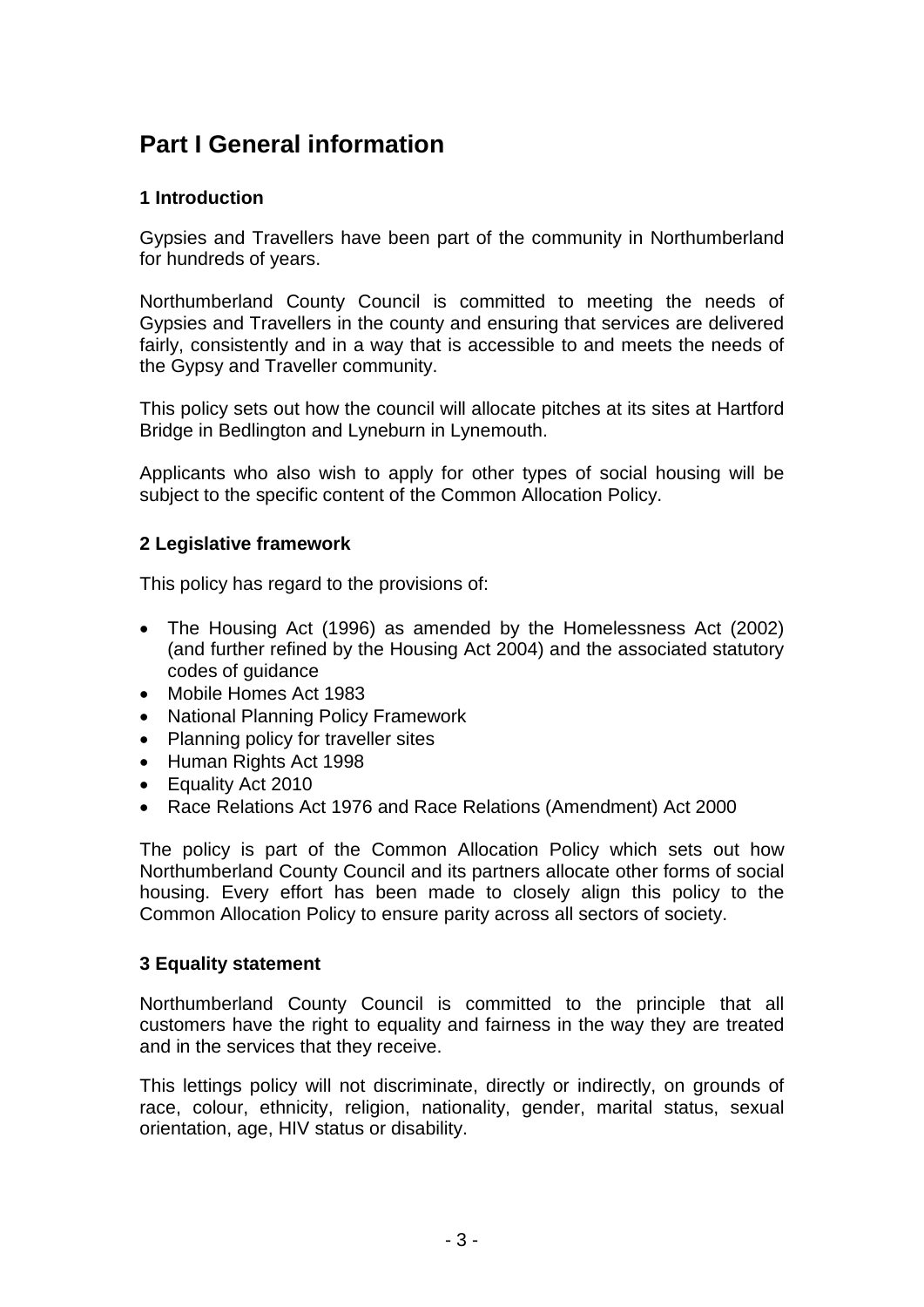# <span id="page-3-0"></span>**4 Scheme objectives**

The key aims of this policy are to:

- Ensure that the allocation of pitches at Hartford Bridge and Lyneburn is clear, fair and consistent.
- Ensure that pitches are allocated on the basis of priority need and sustainability.
- Create a single point of access to pitches at Northumberland County Council Gypsy and Traveller sites as well as to other forms of social housing, including accredited private sector properties and low cost home ownership options in Northumberland.
- Acknowledge that Gypsy and Traveller families are a recognised ethnic minority group under Race Relations legislation and to provide a service that is sensitive to their specific cultural and traditional beliefs.

We will deliver these aims by:

- Operating a banding scheme where applicants are placed in one of four bands according to their level of need
- Providing support and advice for customers when they need it
- Promoting equality of opportunity regardless of sex, race, age, disability, sexuality, colour, nationality or ethnicity

# <span id="page-3-1"></span>**5 General application**

This policy sets out Northumberland County Councils process of allocating their Gypsy and Traveller pitches. This policy ensures all applicants are treated fairly.

The information provided on each application will be considered case by case. Further information may be requested from the applicant by a council officer.

The policy allows for any provision to be considered and waived in exceptional circumstances and at the discretion of a Senior Officer who has responsibility for managing the Gypsy and Traveller Service.

This policy will be used for those requesting an allocation of a pitch on a Gypsy and Traveller site owned by Northumberland County Council. Applicants wishing to apply for bricks and mortar rented accommodation will be assessed using the Common Allocation Policy.

#### <span id="page-3-2"></span>**6 Our commitment to cohesive communities**

Northumberland's sites are specifically designed to meet the need of the local Gypsy and Traveller community. Therefore applicants must be a Gypsy or a Traveller, either by ethnic group or by the legal definition as being 'a person of a nomadic habit of life, whatever their race or origin'.

A key aim is to support and enable communities that are balanced, safe, inclusive and sustainable, whilst encouraging community cohesion. The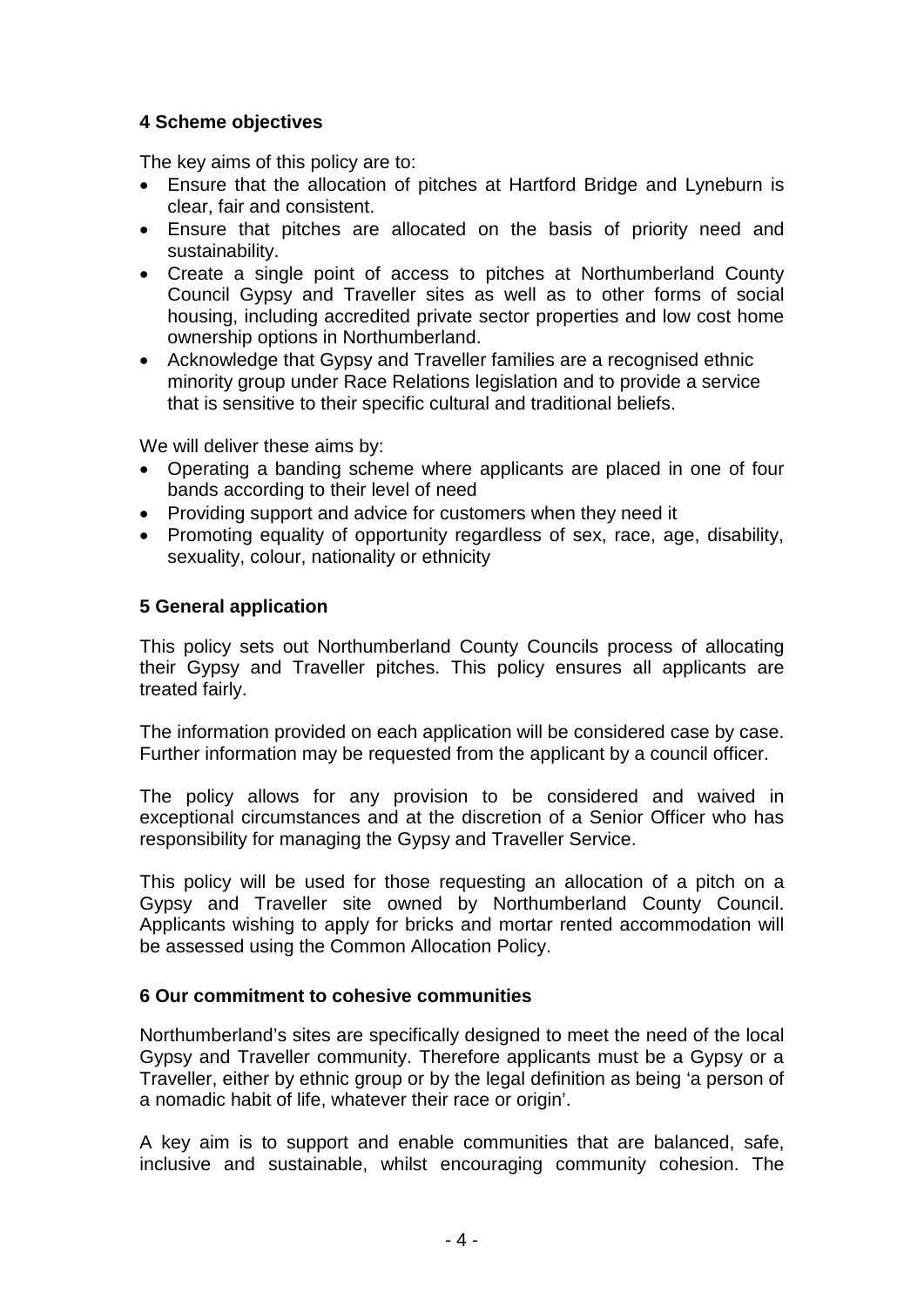council will operate the policy in a way that supports the long term needs of each site.

As a result, and in order to remain culturally sensitive to the needs of existing site residents, there may be circumstances in which additional factors must be taken into account to ensure the compatibility of an applicant with the current residents. Factors may include, but are not limited to religious practices, kinship and lifestyle.

#### <span id="page-4-0"></span>**7 Advice, assistance and support**

The Gypsy and Traveller Liaison Officer, Site Wardens and Officers of Northumberland Homefinder can provide advice and support on issues relating to this allocation process. This may include making applications or expressing interest for pitches or other forms of accommodation offered through Northumberland Homefinder.

Officers will not unduly influence an applicant's choice of accommodation when providing advice or support.

#### <span id="page-4-1"></span>**8 Notification of decisions and right to a statutory review of a decision**

Northumberland County Council will allow a review of any decision made under this policy.

Applicants will be provided with one right of review which must be made within 21 days of receiving notification of the original decision.

A review will be considered by a panel made up of the Gypsy and Traveller Liaison Officer and at least one officer who was not involved in the original decision and who is more senior than the original decision maker.

Where the applicant remains dissatisfied with the decision of the review panel it can be challenged through the council's complaints procedure.

Should this process then be exhausted and the applicant remains unhappy with the outcome then the applicant may also complain to the Local Government Ombudsman who will need to find maladministration (that due process or policy was not followed).

The applicant may seek a judicial review where they will need to demonstrate that the Council or its partners acted unreasonably or irrationally or did not follow correct legal process. Proceedings must be launched promptly and in any event within 3 months of notification of the decision. Applicants should be advised to seek independent legal advice before pursuing this option.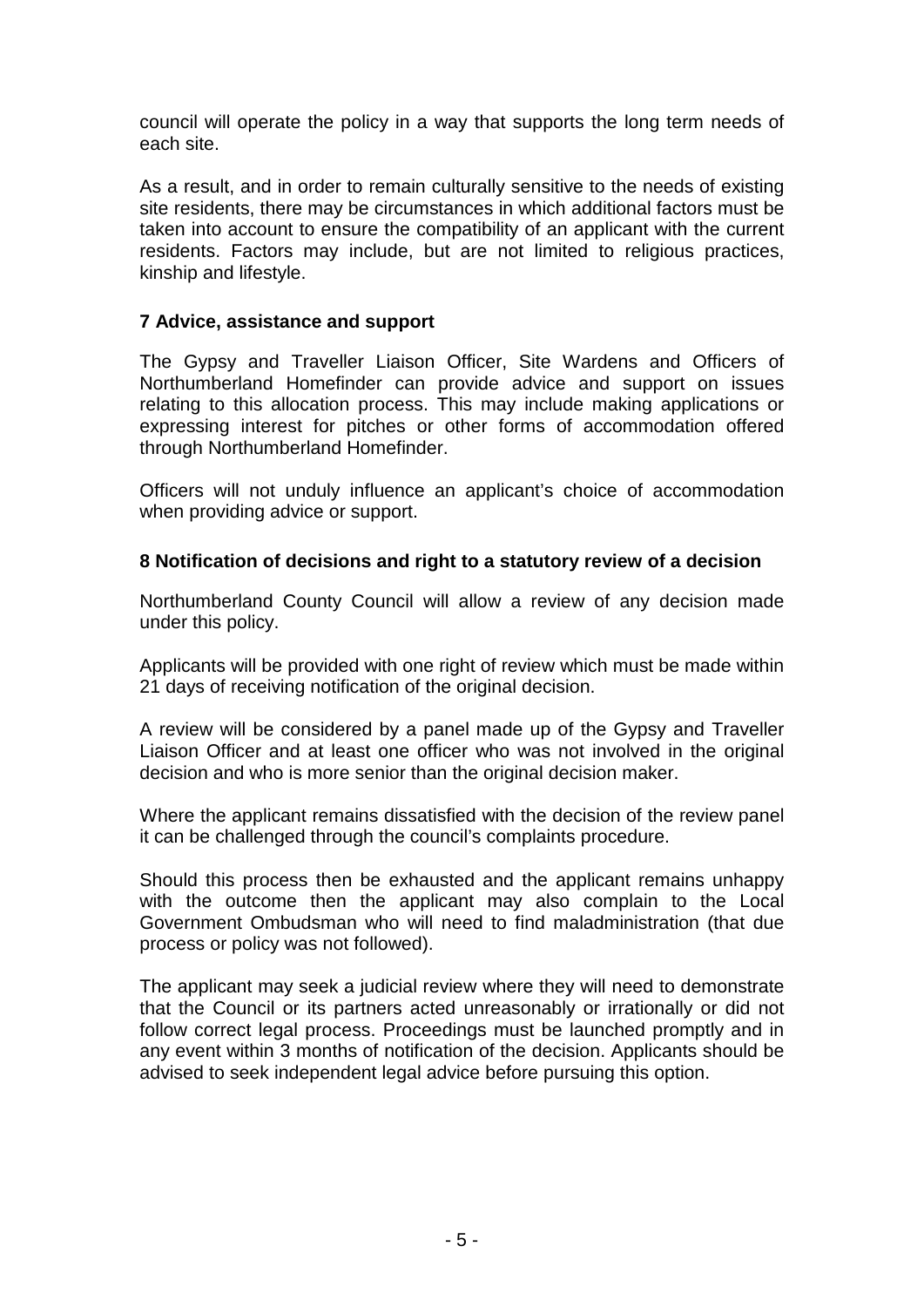# <span id="page-5-0"></span>**Part II Making an application**

# <span id="page-5-1"></span>**9 Who can apply?**

Anyone wishing to be considered for a pitch at Hartford Bridge and/or Lyneburn must complete an application form. All applications will be considered, including those from current residents of the sites or existing council or other housing provider tenants.

The waiting list is open to any Gypsy or Traveller aged 18 or over, unless they are specifically ineligible. Registration does not bind the Council to accepting the application or offering the applicant a particular pitch or site.

#### <span id="page-5-2"></span>**10 Applicants who may not be eligible to join the waiting list**

To ensure that sites remain well managed and that residents can have peaceful enjoyment of their homes, it may be necessary to decline an application. Each application will be assessed on its own merits but generally speaking applications will not usually be accepted from applicants who:

- Are under 18
- Are subject to immigration control
- Are from abroad as defined by the Secretary of State
- Are or have been guilty of unacceptable behaviour

See [Appendix 1](#page-15-1) for further details about ineligible persons and examples of unacceptable behaviour.

Applicants who are guilty of unacceptable behaviour may have their application accepted but with reduced or no preference if the behaviour is not serious enough to justify a decision to treat the applicant as ineligible.

# <span id="page-5-3"></span>**10.1 Ineligible applicants who wish to re-apply to join the waiting list**

If considered ineligible, applicants will at the time of the decision being made, be advised of the reasons for the decision and, where applicable, will be advised of the requirements that need to be demonstrated before they can reapply or ask for the decision to be retracted.

The applicant will also be provided with an indicator of when a new application would be reconsidered. As there are no set time periods for ineligibility, this will be a guide on the individual circumstances to be considered. Applicants must demonstrate that their previous behaviour has improved and there are no further incidents of unacceptable behaviour, or that their circumstances have sufficiently changed as to warrant a "fresh" application. The applicant will be required to support this by supplying appropriate evidence.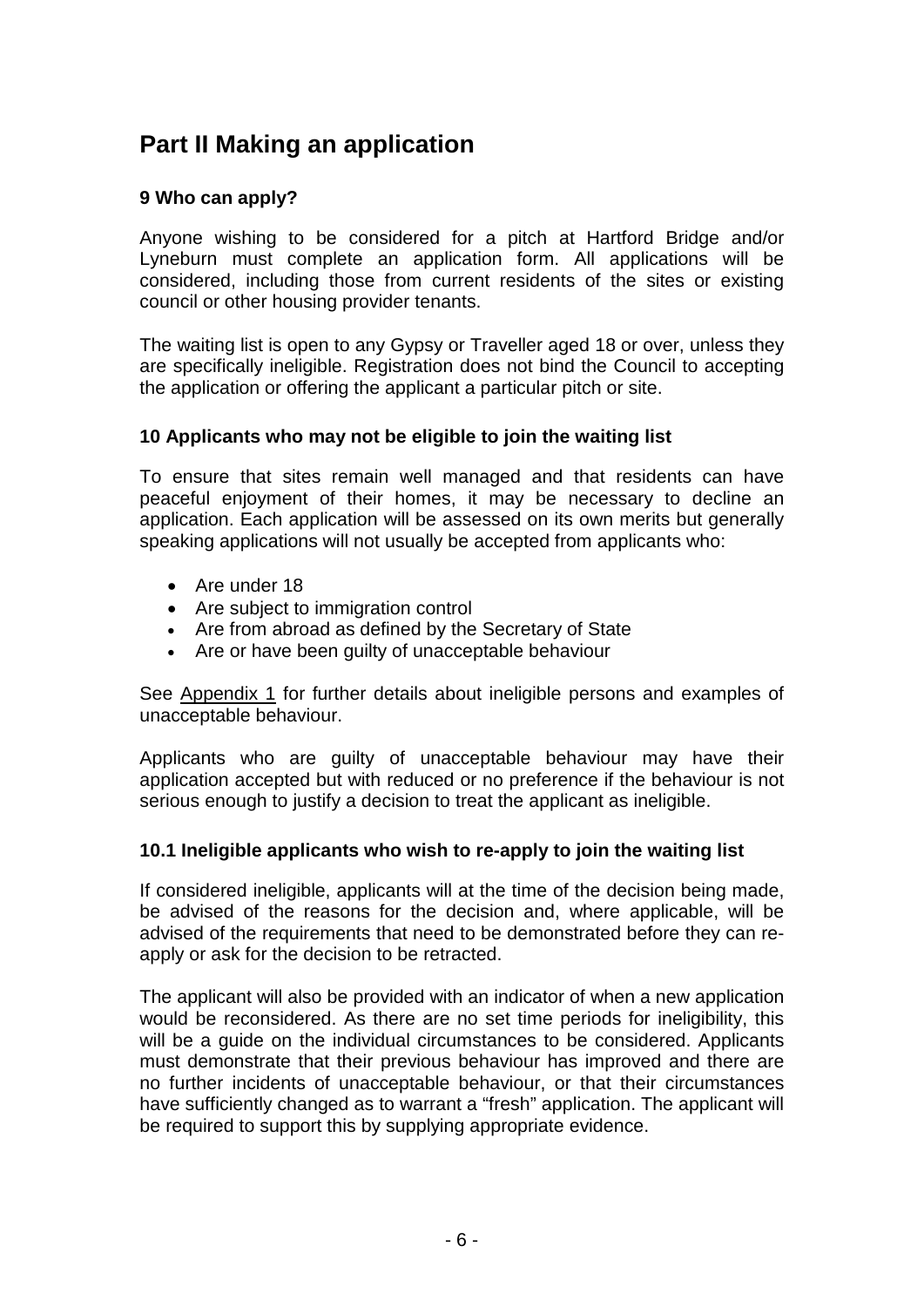## <span id="page-6-0"></span>**11 Verification and references**

At the point of application applicants will be required to provide proof of ID, such as a birth certificate, passport, NHS Card, driving licence or other suitable material and a reference from a former landlord. Where there is no former landlord reference available, the applicant should nominate someone outside of their own family from whom a reference can be sought. Examples might include an employer or key worker, a Traveller Liaison Officer, officer from the Traveller Education Service of Northumberland County Council or of another council or a Site Warden of a previous address where the applicant legally resided but was not the tenant.

In order to assess eligibility for the waiting list and accommodation need we may seek references from existing or previous landlords or information from relevant agencies such as Police, Probation, Social Services, Education and Health Authorities.

#### <span id="page-6-1"></span>**12 Changes in circumstances**

An applicant is required to advise of any changes in personal circumstances that affect their application or eligibility to remain on the waiting list. Such changes may affect the priority band in which the applicant is placed.

The applicant's new circumstances will be re-assessed and the applicant placed into a priority band reflecting current accommodation need that may remain the same, or shift to a higher or lower band.

Changes of circumstances that are identified at the point of offer may prompt a reassessment of the application for the waiting list.

#### <span id="page-6-2"></span>**13 Giving false information or deliberately withholding information**

Appropriate action may be taken against any applicant who knowingly provides false information or instigates a false statement from another person acting at the applicant's request. This could include closing the application, reducing priority or taking action to recover possession of the pitch allocated.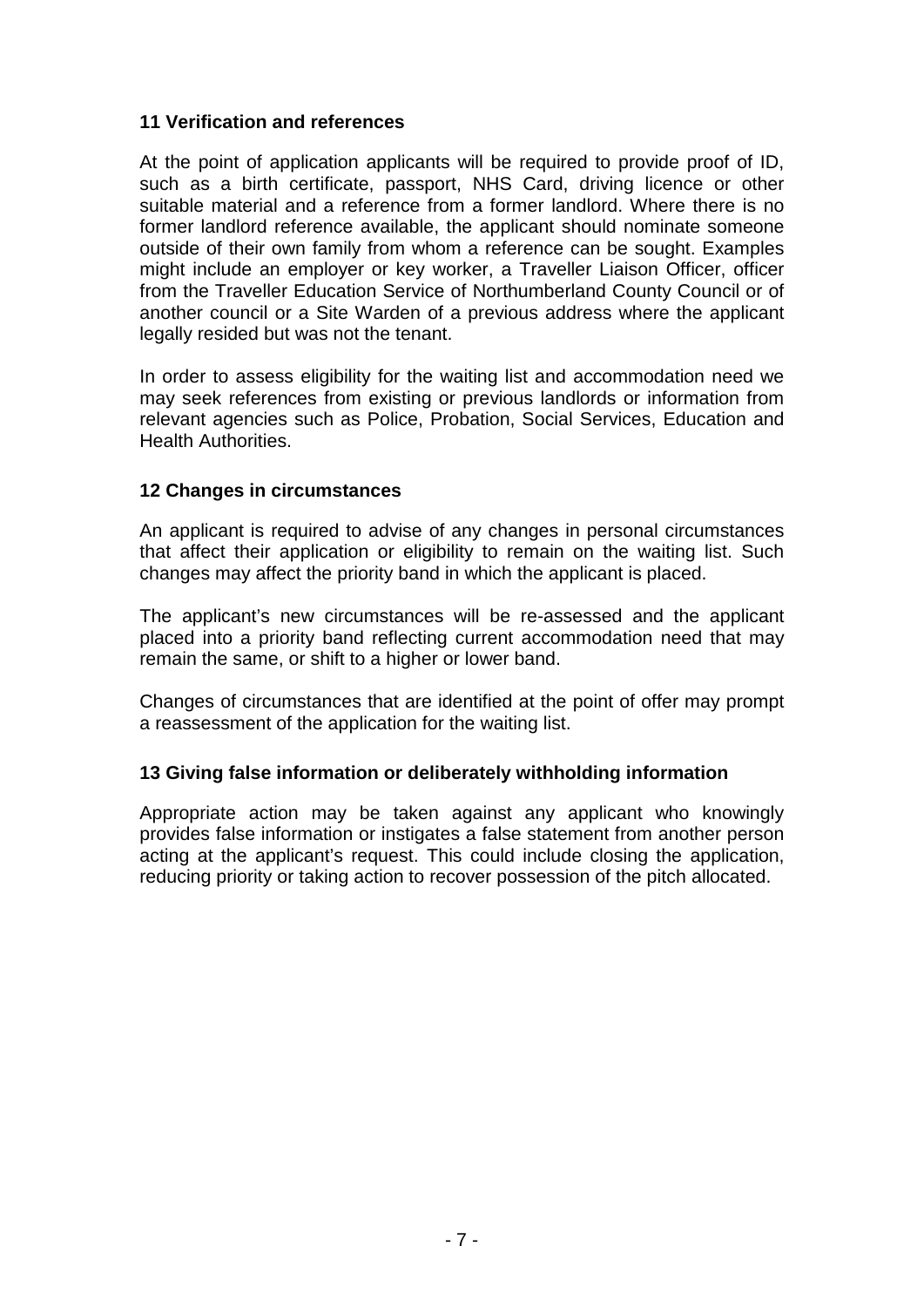# <span id="page-7-0"></span>**Part III Assessing accommodation need**

# <span id="page-7-1"></span>**14 Priority bands**

Each application will be assessed on the basis of accommodation need and will be placed into one of four bands:

- Priority Band P if there is an urgent and severe accommodation need
- Band 1 if there is a high accommodation need
- Band 2 if there is a medium accommodation need
- <span id="page-7-2"></span>• Band 3 if there is no accommodation need

#### **15 Band P - Urgent and severe accommodation need**

Applicants with an urgent and severe accommodation need will usually be awarded Band P.

Applicants awarded Band P must consider any reasonable offer (e.g. of appropriate size and in an appropriate location). Band P applicants who refuse a reasonable offer and are unable to offer a reasonable explanation as to why they have done so, may have their priority status withdrawn and their application re-assessed.

#### <span id="page-7-3"></span>**16 Band P - Homeless households owed a full duty**

Applicants who have a caravan or trailer, or access to a caravan or trailer, but no permanent and place to locate it may be considered to be homeless. Where this is the case a homelessness application must be made to Northumberland County Council's Homelessness team who will undertake a full assessment in accordance with the Homelessness Act (2002).

If the Band P award is because the applicant is homeless and in priority need and there are no suitable pitches available or if pitches are refused, the council may seek to discharge their duty through the offer of bricks and mortar type accommodation. Full regard will be made to the Homelessness Act (2002) and Northumberland County Council's Common Allocation Policy.

#### <span id="page-7-4"></span>**17 Local connection**

This policy will prioritise applicants who have a local connection to the county of Northumberland above those who do not. Where the council has a statutory duty the re-house local connection criteria may not be required.

An applicant with no local connection will not be assessed as being higher than Band 2.

Applicants defined as having a local connection to Northumberland will meet one or more of the following categories: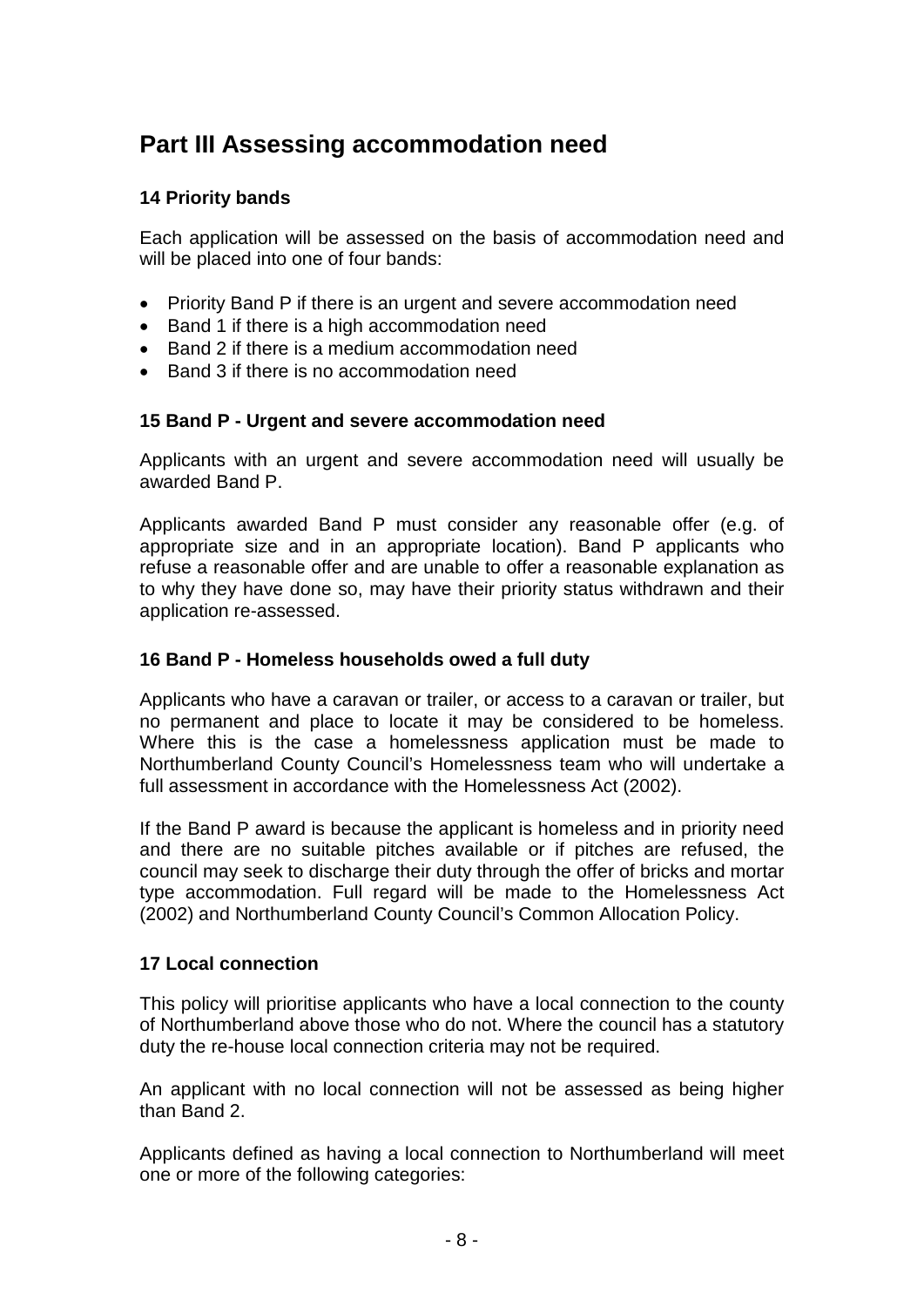- The applicant or a person who might reasonably be expected to reside with the applicant is normally resident in Northumberland and has lived there for 6 out of the past 12 months or 3 out of the past 5 years.
- The applicant previously lived in Northumberland and lived there for 5 years or longer.
- The applicant or a person who might reasonably be expected to reside with the applicant is at present employed in Northumberland and the employment is not of a casual nature. Applicants will only be considered to have a local connection in these circumstances, if it is unreasonable to expect them to commute to their place of work from their existing home.
- The applicant or a person who might reasonably be expected to reside with the applicant has close family connection to Northumberland who has lived in Northumberland for 6 out of the past 12 months or 3 out of the past 5 years.
- There are special circumstances which the authority may consider to establish a local connection with Northumberland. This may be particularly relevant where the applicant has been in prison or hospital and his or her circumstances do not conform to the criteria above. Where, for example, an applicant seeks to return to Northumberland where he or she was brought up or lived for a considerable length of time in the past, there may be grounds for considering that the applicant has a local connection with Northumberland because of special circumstances. Northumberland County Council will need to exercise its discretion when considering whether special circumstances apply.

# <span id="page-8-0"></span>**18 Priority band definitions**

Categories within the priorities bands are defined in the sections below.

# **Band P**

- **P1 Homeless households who are owed a full housing duty**
	- Households who, further to a homelessness assessment, are owed a full housing duty under the Housing Act 1996 section 193(2) (in priority need and unintentionally homeless) or 195(2) (in priority need and unintentionally threatened with homelessness) (or under section 65(2) or 68(2) of the Housing Act 1985).
- **P.4 Medical, welfare or hardship grounds**

For one of the following reasons:

- o There is a severe long-term limiting illness, whether physical or mental, or permanent and substantial disability where an urgent and immediate move is necessary because current living arrangements present an immediate or substantial risk to life and adaptation is not practical or existing adaptations are no longer effective.
- o Witnesses of crime who are on witness protection and immediate or urgent re-housing is confirmed by the National Witness Mobility Scheme.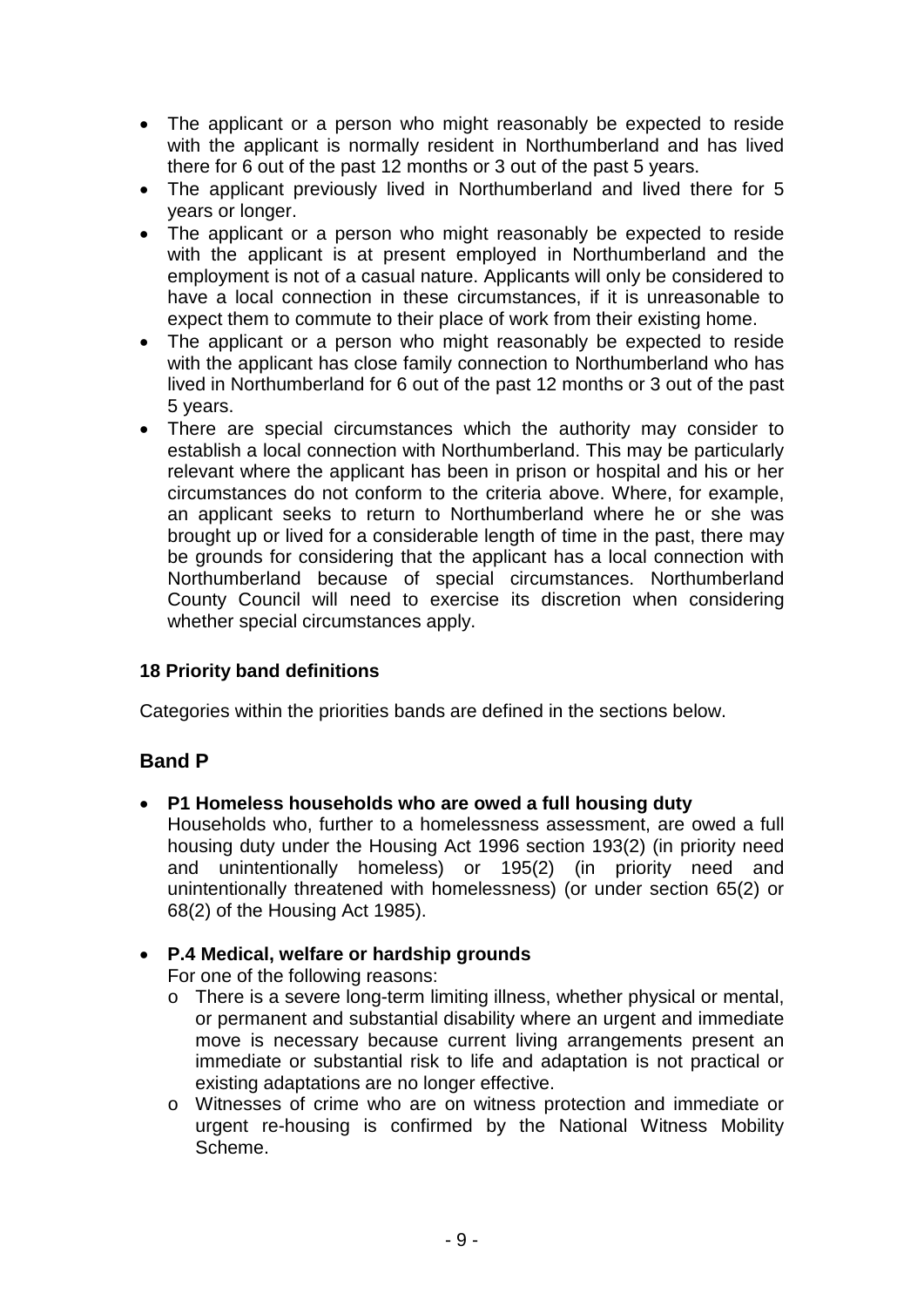- o The applicant is in hospital or residential care, awaiting discharge to a suitable home and the current home or living arrangements are unsafe or discharge is prevented by their housing situation.
- o There is a strong likelihood of a child being accommodated by the local authority if an allocation is not made and this is confirmed by a social care professional.
- o There is a strong likelihood of admission to residential care of an applicant or member of his household if an allocation is not made.
- o A Children Act (2004) referral that requires an urgent and immediate move.
- o Applicants with a diagnosed mental health condition and the applicant is living in conditions which are contributing to a critical deterioration in their mental health and there is a serious risk of committing suicide or harm to themselves or other people in their present accommodation.

# • **P.5 Statutory overcrowding**

The household is currently living in bricks and mortar accommodation and are statutorily overcrowded as per the definition in the Common Allocation Policy.

# **Band 1**

#### • **B1.1 Homeless not in priority need**

Households, who, further to a homelessness assessment, are homeless as defined under Part VII of the Housing Act 1996, but are not owed a full statutory duty to secure accommodation by the Council, but does not include those who are intentionally homeless. This includes households that are unintentionally homeless but not in priority need and are occupying accommodation secured under section 192(3) of the Housing Act 1996.

#### • **B1.2 Preventing homelessness**

Preventing homelessness where homelessness, further to a homelessness assessment, has been assessed as being inevitable and not intentional.

#### • **B1.3 High medical/welfare need**

The applicant, member of the household or a person for whom the applicant provides care has a serious long term limiting illness or permanent and substantial disability where their quality of life or health or welfare is seriously affected by the accommodation occupied or by their current living arrangements but an immediate need to move not indicated. Examples include but are not limited to:

- o Someone who cannot reasonably access the essential facilities in their current home or because of their current living arrangements.
- o There are serious concerns about safety, for example through risk of falling due to difficulties with access and mobility in the home.
- o The current home or living arrangements do not reasonably allow essential health treatment to be carried out e.g. renal dialysis.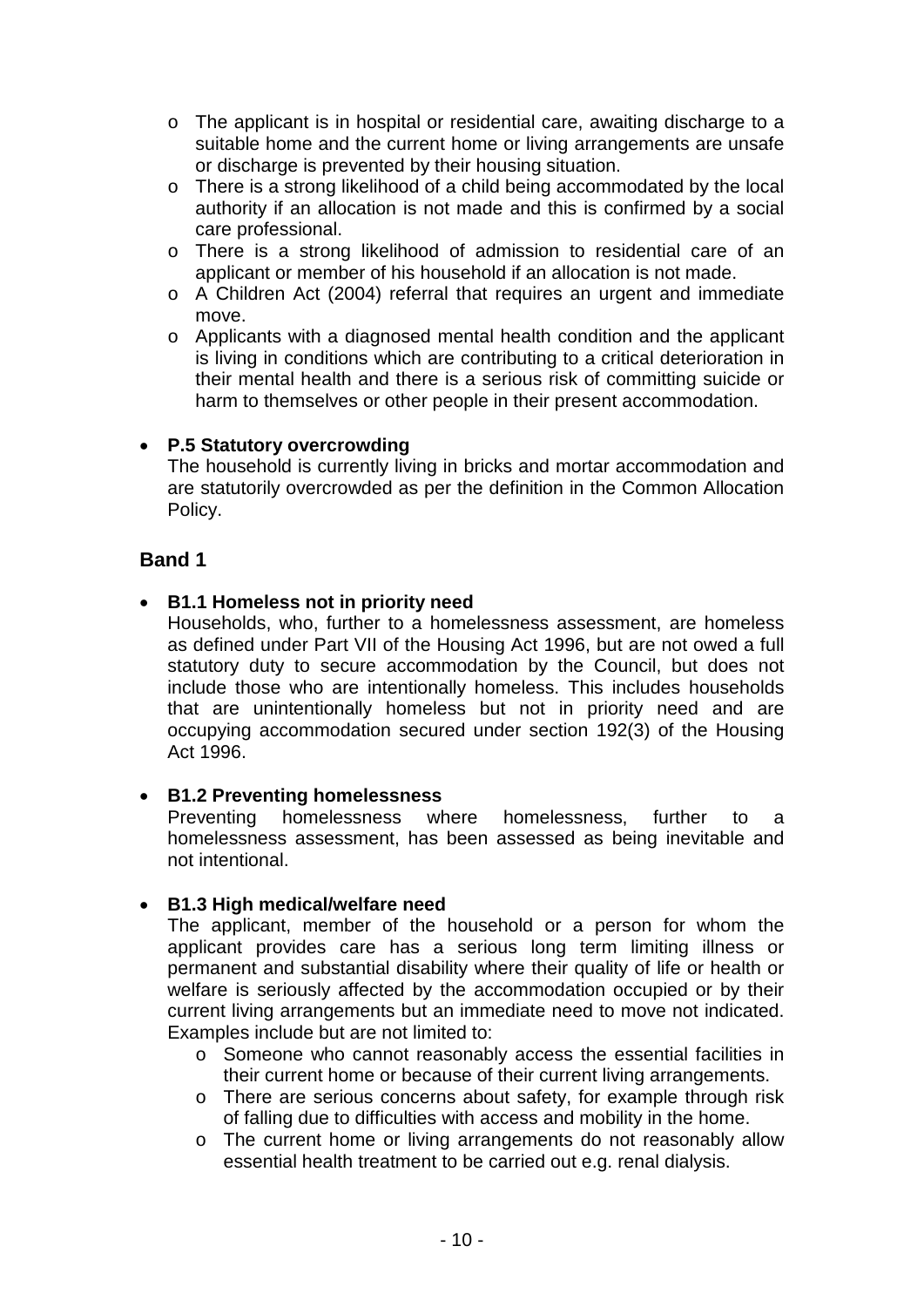- o Applicants with a diagnosed mental health condition who are living in conditions which are contributing to a deterioration in their mental health where an allocation would prevent deterioration, relapse or exacerbation in their mental health.
- o Households with children who need to access specialist education facilities.

#### • **B1.4 Serious overcrowding**

The household requires 2 or more than the permitted number of caravans or trailers on their current pitch in order to accommodate household members.

For applicants currently living in bricks and mortar accommodation the Common Allocation Policy overcrowding calculation will apply and applicants will be 2 or more bedrooms short to qualify for this award.

#### • **B1.5 Unsanitary conditions or lacking facilities**

The applicant's permanent pitch does not provide mains water, electricity supply, drainage, or sanitation. For applicants applying from bricks and mortar accommodation, the Common Allocation Policy will apply.

# **Band 2**

#### **B2.1 People who are intentionally homeless**

Applicants who are homeless or threatened with homelessness as defined under Part VII of the Housing Act 1996, are not owed a duty to secure accommodation by the Council and who are determined to be intentionally homeless. This includes households that are intentionally homeless, in priority need, and are occupying accommodation secured under section 190(2) of the Housing Act 1996.

#### **B2.2 Medium medical or welfare grounds**

The applicant or a member of the household has a medical or welfare need (as defined in Band 1 Medical/Welfare) that could be eased or improved by an allocation but the severity is not so great as to merit placement in Band 1.

Short term or minor conditions will not be regarded as need for the purposes of this priority band.

#### **B2.3 Overcrowding**

The household requires 1 more than the permitted number of caravans or trailers on their current pitch in order to accommodate household members.

For applicants currently living in bricks and mortar accommodation the Common Allocation Policy overcrowding calculation will apply and applicants will be 1 bedroom short to qualify for this award.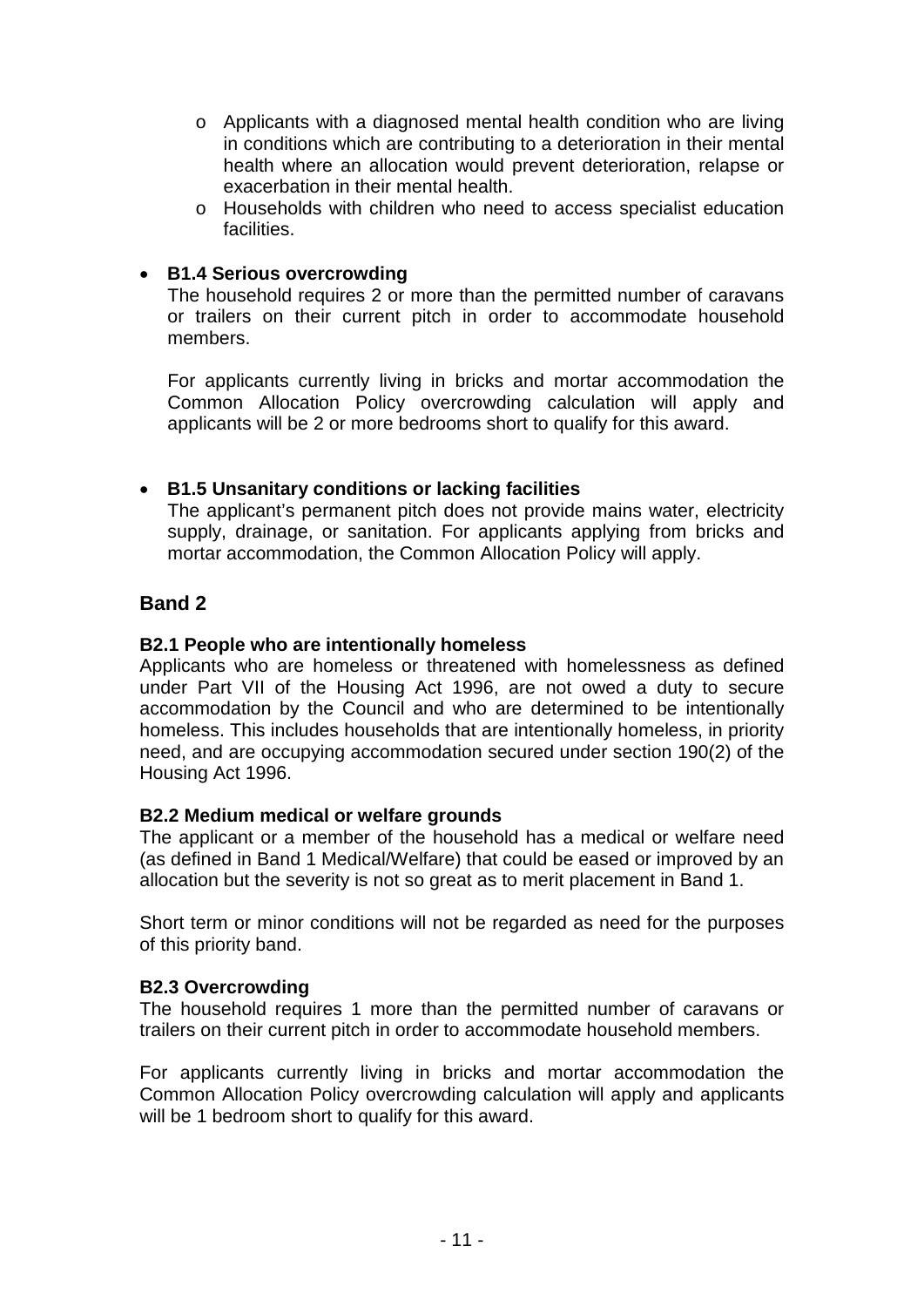## **B2.4 Access to school**

The household requires a permanent stable location to enable children to attend a confirmed place at school.

#### **B2.5 Insecure accommodation**

The applicant is occupying temporary insecure accommodation in non-secure tenancies or on licence agreements (and do not have title to an owner occupied home or a secure or assured tenancy or licence on a permanent pitch).

# **Band 3**

#### **B3 Households who are adequately housed or have no accommodation need**

Applications will be placed in Band 3 if they do not meet any of the criteria for Priority Band P, Band 1, and Band 2.

#### <span id="page-11-0"></span>**19 Applicants who have deliberately worsened their living conditions**

The lettings policy is intended to make sure that those in most accommodation need are allocated a pitch more quickly than those in no accommodation need. Its intention is not to reward those applicants who deliberately worsen their circumstances to get a higher priority band.

Applicants who have deliberately worsened their living conditions within the last 12 months, without good reason and who as a consequence, increase their chances of an allocation may have their priority reduced.

<span id="page-11-1"></span>If the applicant can demonstrate 'good reason' the restriction will be removed.

#### **20 Suitable accommodation/reasonable offers**

An offer will be regarded as suitable where:

- The pitch is affordable having regard to the financial resources available to the applicant and the cost of the pitch as determined under Homelessness (Suitability of accommodation) Order 1996.
- The pitch is of an appropriate size and type to meet the reasonable requirements of the household and satisfies the need for special features to meet any limiting illness or disability that exist within the household.
- Its location does not deny reasonable access to receive support due to vulnerability or disability or a specialist medical or health facility where a member of the household has a severe long-term limiting illness or permanent or substantial disability where their quality of life or health would otherwise be severely affected.
- Its location does not deny reasonable access to a specialist educational establishment for a member of the household who has particular special educational needs which would otherwise result in a severe deterioration in that person's well-being.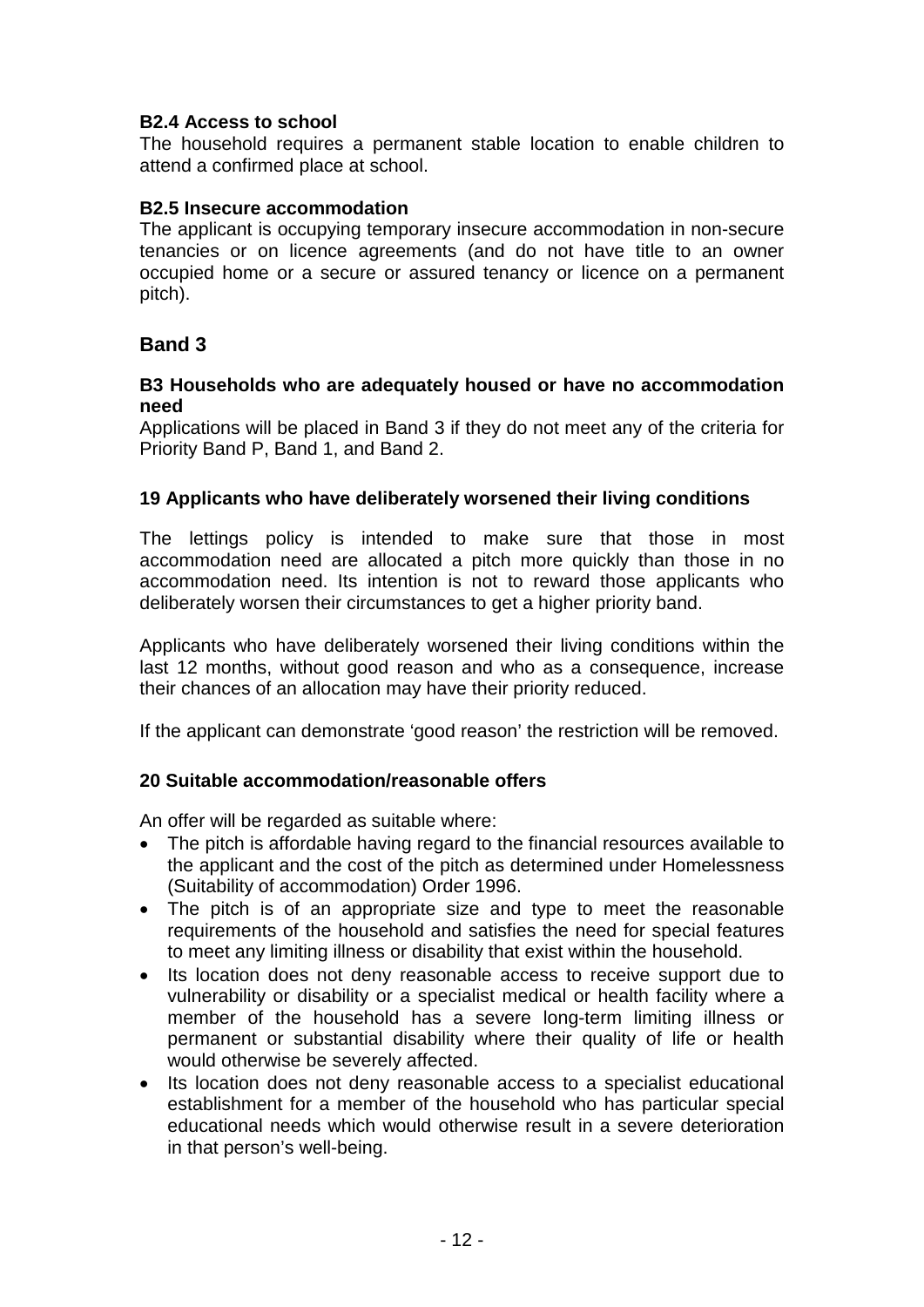- Its location is not in close proximity to a perpetrator who has threatened or caused violence or domestic violence to a household member whose life or safety would otherwise be threatened.
- Its location is not in close proximity to a perpetrator who has caused intimidation or harassment to a household (e.g. due to race, nationality, sexuality, gender, religion or belief, age or disability).
- Its location takes account of access to employment and educational requirements of the household in addition to family support networks; and established links to schools; doctors; social workers and other key services and support essential to the well-being of the household.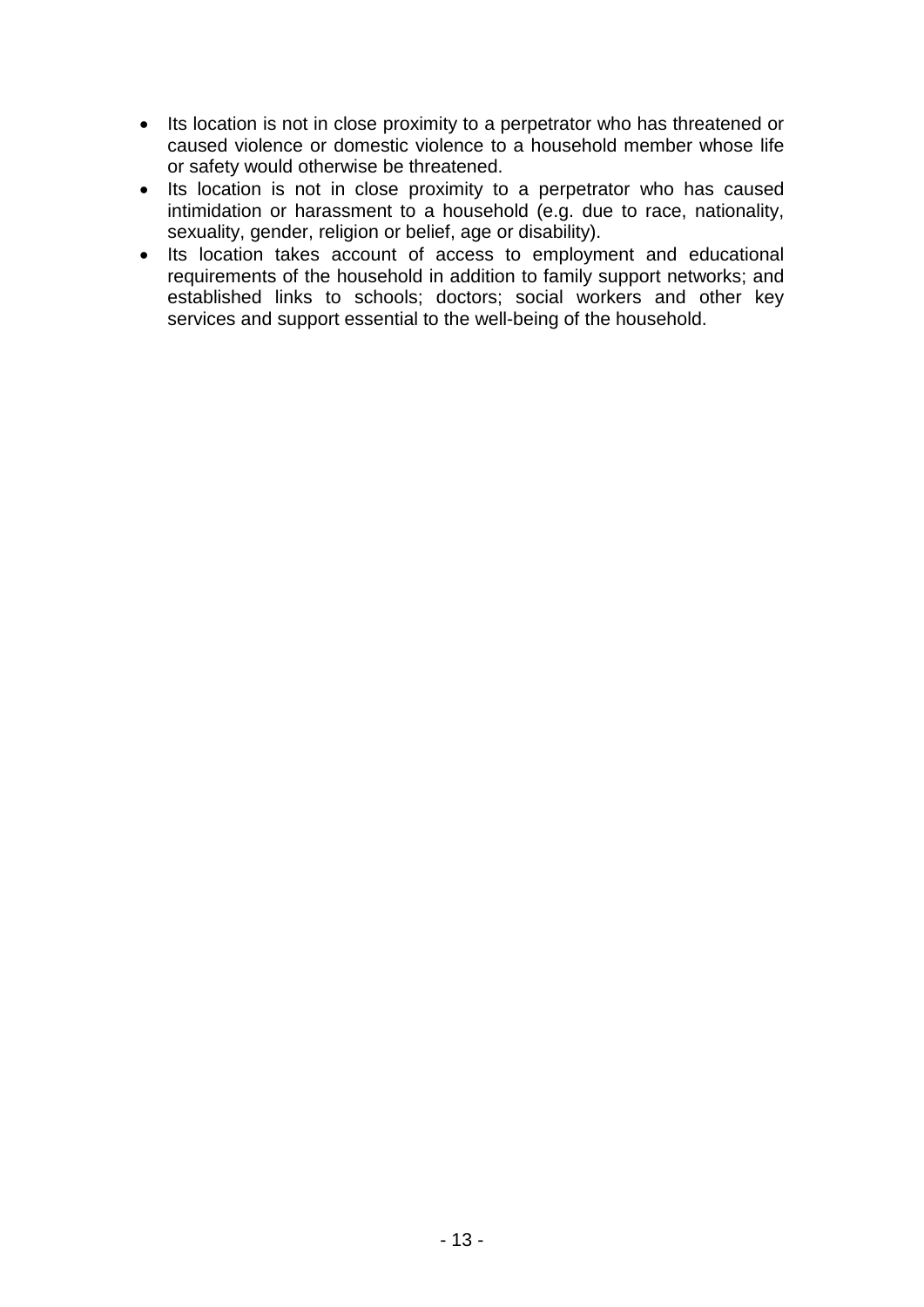# <span id="page-13-0"></span>**Part IV Allocations**

# <span id="page-13-1"></span>**21 Shortlisting and selection**

When a pitch becomes available at any site managed by Northumberland County Council the waiting list will be reviewed by an allocation panel to determine a short list and select an applicant. This panel will comprise a minimum of two officers, normally the GRT Site Manager and a Homefinder officer.

All applicants who have expressed an interest for the site where the vacancy is will be short listed in order of:

- Their priority band (P being the highest band and 3 the lowest)
- Registration date

Shortlist position does not guarantee an offer and on occasion other factors may need to be taken into consideration that may influence selection (see [Section 6\)](#page-3-2).

#### <span id="page-13-2"></span>**22 Verification of circumstances on offer**

When an applicant has been shortlisted or selected for a pitch their circumstances will be verified to ensure that they are the same as they were at the point of application. Original copies of proof of ID will be verified by an officer of the council prior to any offer being made. An offer may be withdrawn if original documents that verify the applicant's identification cannot be produced.

Any additional reference checks will be made at this point. This could include former or current landlords or may involve a visit to the current home.

An offer of a pitch may be withdrawn if there is a reason to believe that the applicant's circumstances are different to those initially declared on their application. In this instance the application will need to be subject to a further assessment in line with the requirements of the policy.

#### <span id="page-13-3"></span>**23 Time allowed for accepting an offer**

It is the applicant's responsibility to ensure that up-to-date contact details are provided. Every reasonable effort will be made to contact the successful applicant, however, if this is not possible within **1 week** then the pitch may be offered to the next eligible applicant.

Once an offer is made, applicants will be allowed **48 hours** to make a decision about accepting the pitch. If there are justified reasons a longer decision time may be agreed. All individual and household circumstances will be taken into account when making this decision.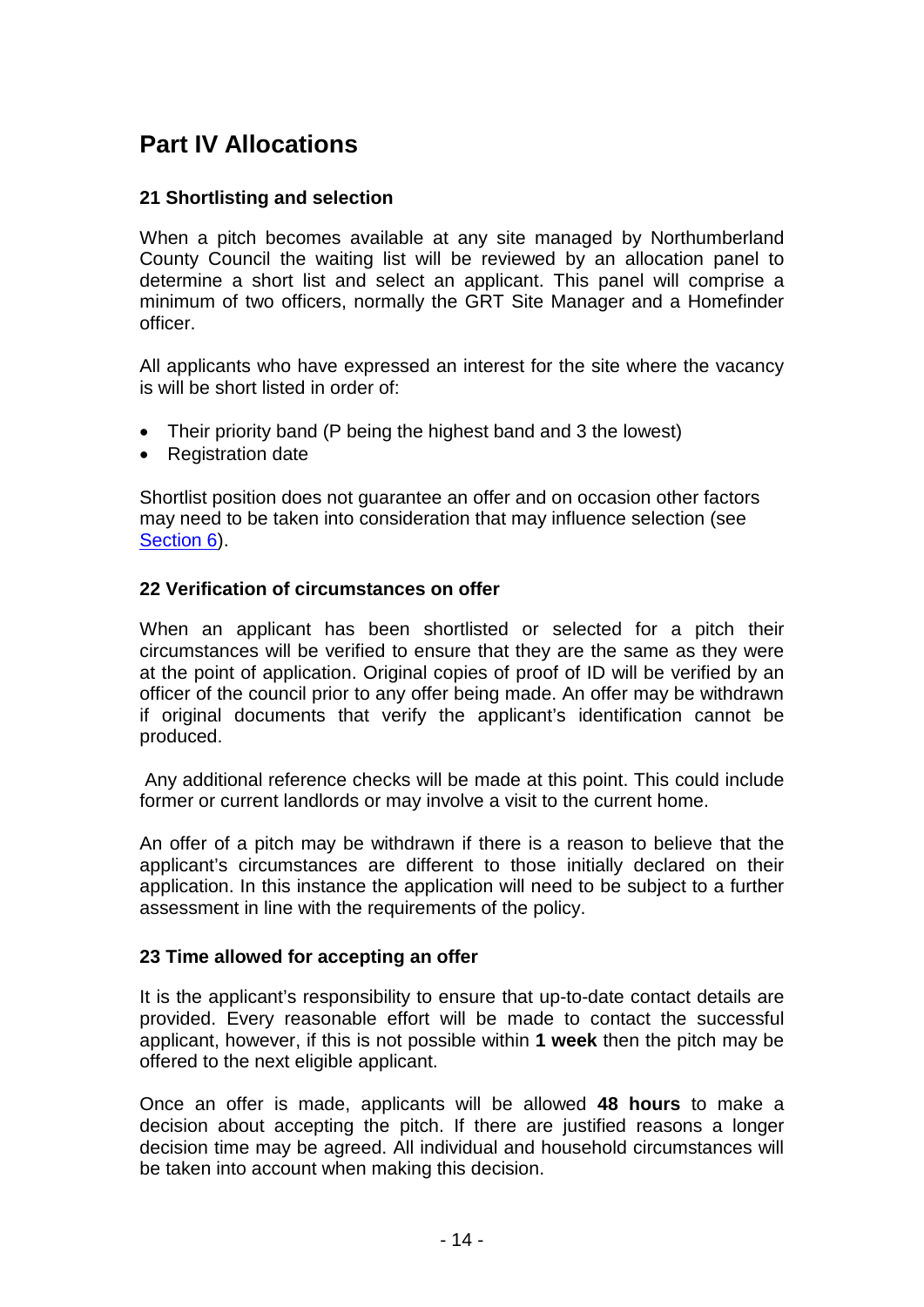# <span id="page-14-0"></span>**24 Making direct offers without advertising – Direct letting**

Under certain circumstances, it may be necessary to make a direct allocation of a pitch to an applicant. Those circumstances are:

- Where required in order to discharge of homeless duty
- Where there is exceptional circumstances where urgent and immediate housing is required
- Where an emergency plan has been activated

Direct lets must be approved by a panel comprising the Manager of the GRT Service, the GRT Liaison Officer and another senior officer from Homefinder or Housing Options.

If an applicant refuses the council's direct offer of suitable accommodation, the council has the right to consider whether a further direct offer of accommodation will be given.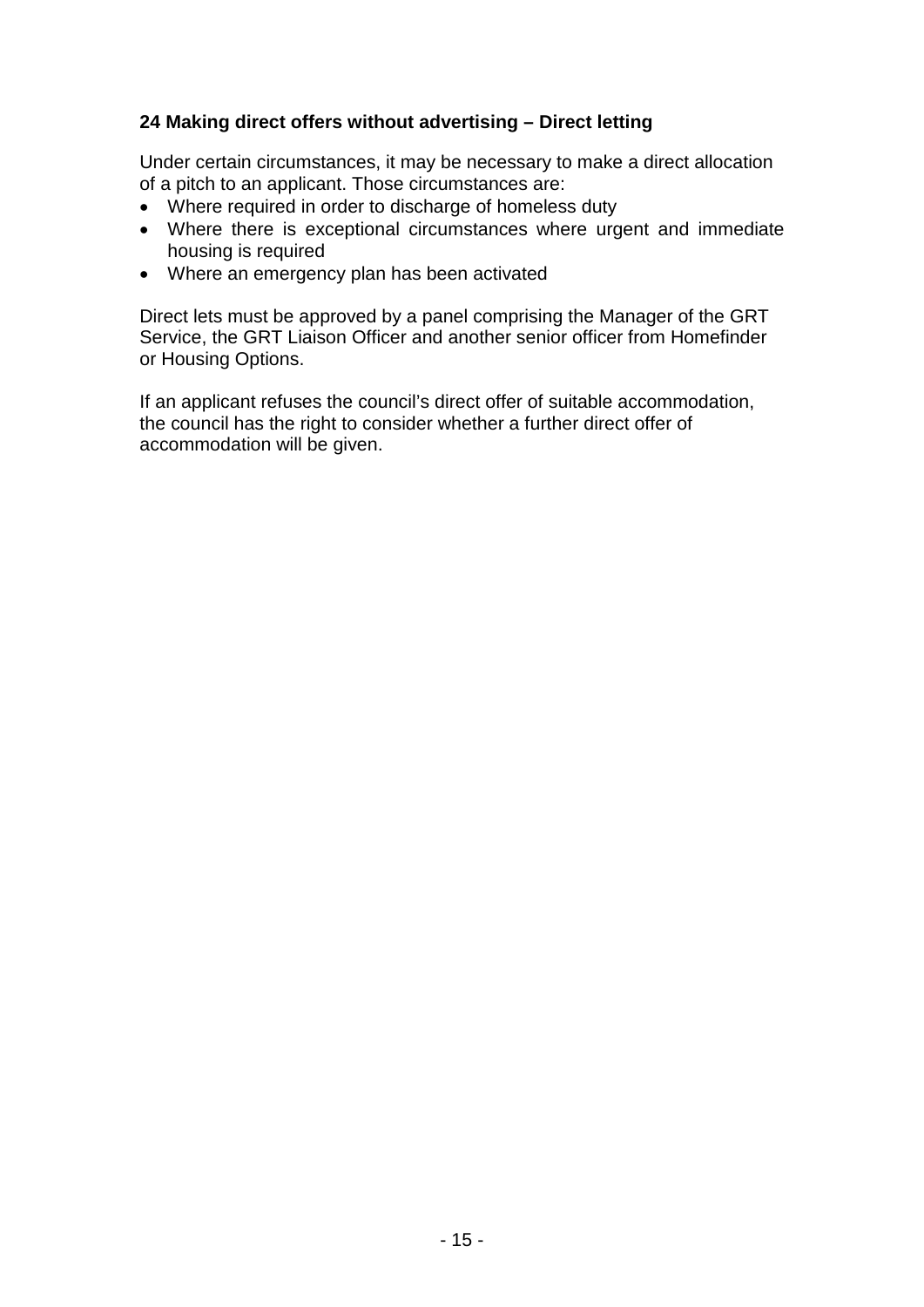# <span id="page-15-0"></span>**Appendix 1**

# <span id="page-15-1"></span>**1 Persons subject to immigration control**

A person subject to immigration control is defined as a person who under the Immigration Act 1971 requires leave to enter or remain in the UK. A person subject to immigration control will be ineligible unless they are:

- already a secure or introductory tenant or an assured tenant of accommodation allocated by a local authority or
- falls within one of the following classes, as prescribed by regulations made by the Secretary of State:
	- o a person granted refugee status in the UK or humanitarian protection (granted from 6 October 2006)
	- o a person with exceptional leave to remain, humanitarian protection (granted prior to 6 October 2006), or discretionary leave and who is not subject to a 'no recourse to public funds' condition, or
	- o a person with unconditional leave to remain in the UK (settled status) as long as s/he is habitually resident in the Common Travel Area, other than a person who has been given leave on the basis of a sponsorship undertaking and who has been resident in the UK for less than five years (unless the sponsor has died).

For applications made before 20 April 2006 only, persons who are nationals of a state that was a signatory of the European Convention on Social and Medical Assistance (ECSMA) or of the European Social Charter, provided they are habitually resident in the Common Travel Area and lawfully in the UK (Class D) will be eligible. Of the signatories of ECSMA and/or CESC only Turkey, Croatia and Macedonia are not member states of the EEA. The Common Travel Area consists of the UK, the Republic of Ireland, the Channel Islands and the Isle of Man.

Asylum seekers are not eligible persons for allocations because they are subject to immigration control and are therefore not eligible persons unless they fall within the exceptions specified in the regulations.

#### <span id="page-15-2"></span>**2 Other persons from abroad**

A person who is not subject to immigration control - principally British citizens and certain European Union (EU)/European Economic Area (EEA) nationals must be habitually resident in the Common Travel Area in order to be eligible for an allocation of accommodation - unless they are exempt from the habitual residence test.

The following people not subject to immigration control are exempt from the habitual residence test: